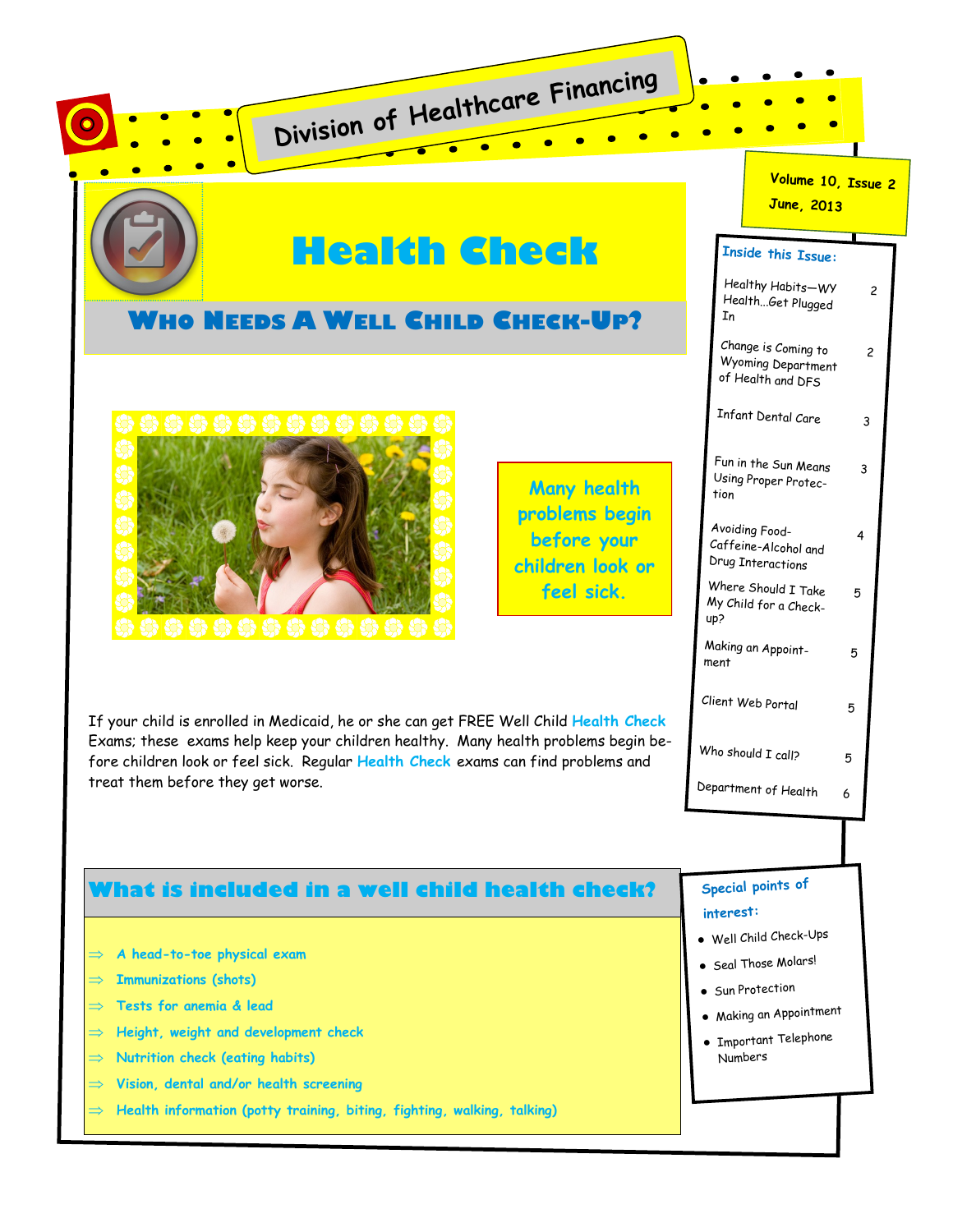# **HEALTHY HABITS—WY HEALTH...GET PLUGGED IN**

Submitted by Kathy Black, Clinical Manager, Xerox Care and Quality Solutions

WY Health...Get Plugged in

Xerox has developed an innovative way to incorporate 12 Healthy Habits in a weight management program that focuses on life long skills for health and weight loss/maintenance. The program consists of 12 weekly telephonic discussions with people who want to lose weight and clinical staff (nurses and social workers) who provide healthy medical and behavioral health habits to improve health. The discussions promote goal setting and opportunities for all to participate in the discussions. You can participate in



the Healthy Habits program any week. The program repeats after 12 weeks and it doesn't matter which week you join as the weekly discussions continue week after week. The weekly discussions are held every Wednesday at 2:00 p.m. Call toll free at 1-866-829-1828 to participate in the weekly discussions or to talk with a health coach about the program.

## **\*\*\* CHANGE IS COMING TO THE WYOMING DEPARTMENT OF HEALTH AND DEPARTMENT OF FAMILY SERVICES \*\*\***

The Wyoming Department of Health and the Department of Family Services (DFS) are planning big changes for the Medicaid program.

All Medicaid cases will be moved to and taken care of by the Wyoming Department of Health in Cheyenne. This will not change your benefits. We are hoping this will lead to a new system of improved service and faster, more accurate results. Over the past several months, the Long Term Care cases



have been moved to Cheyenne. On October 1, all remaining Medicaid cases will be part of the new system.

There will be many changes designed to make for a better experience when applying for, renewing and updating your Medicaid case. These changes include:

- $\bullet$  A new online web portal available 24 hours a day, 7 days a week
- A new customer service center to help with applying
- A new eligibility system that will allow for real-time results, in most cases

The new system will also be able to share information with the coming federally facilitated marketplace so people can receive the best option for their situation. These marketplaces are included in the law known as the Affordable Care Act.



Stay tuned in the coming months for more information about the new system's name, how to contact the customer service center and where to find the client web portal.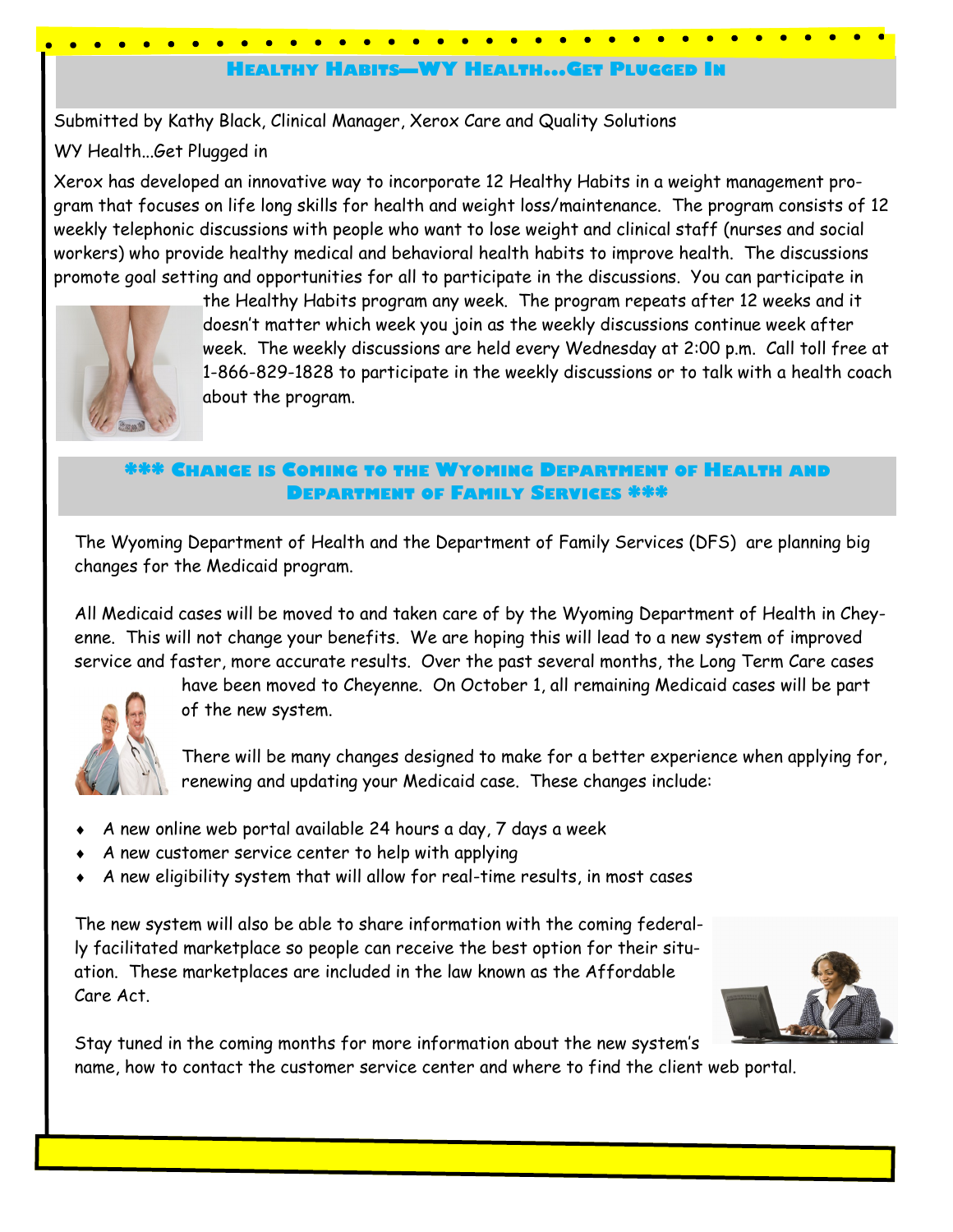## **DENTAL CARE FOR INFANTS AND TODDLERS**

The 1+1 dental program has been designed to encourage parents and dentists to see babies and toddlers for their first dental visit when the child turns one year old. Wyoming Medicaid is dedicated to starting children on a lifelong path to good dental care. By having these young children seen for their first visit at younger ages, we will be able to diagnose and treat dental problems at early ages and help prevent major problems at later ages.

- **Ages birth to one, keep babies mouth clean by using a finger tooth cleaner**
- **Introduce a soft toothbrush to your child with supervision**
- **Make your child's first dental visit at age one**
- **Continue to take your child to the dentist every six months.**



# **SEAL THOSE MOLARS!**



Dental sealants, when applied early, are proven to help prevent cavities in children's permanent molars. Your child should have their 6 and 12 year molars sealed as soon as these teeth are present in your child's mouth. Ask the dentist at your next checkup if your child has teeth that need to be sealed.

## **FUN IN THE SUN MEANS USING PROPER PROTECTION**

•The first, and best, line of defense against harmful ultraviolet radiation (UVR) exposure is covering up. Wear a hat with a three-inch brim or a bill facing forward, sunglasses (look for sunglasses that provide 97% -100% protection against both UVA and UVB rays), and cotton clothing with a tight weave.

•Stay in the shade whenever possible, and limit sun exposure during the peak intensity hours - between 10 a.m. and 4 p.m.

•On both sunny and cloudy days use a sunscreen with an SPF 15 or greater that protects against UVA and UVB rays.

•Be sure to apply enough sunscreen -- about one ounce per sitting for a young adult.

•Reapply sunscreen every two hours, or after swimming or sweating.

•Use extra caution near water and sand (and even snow!) as they reflect UV rays and may result in sunburn more quickly.

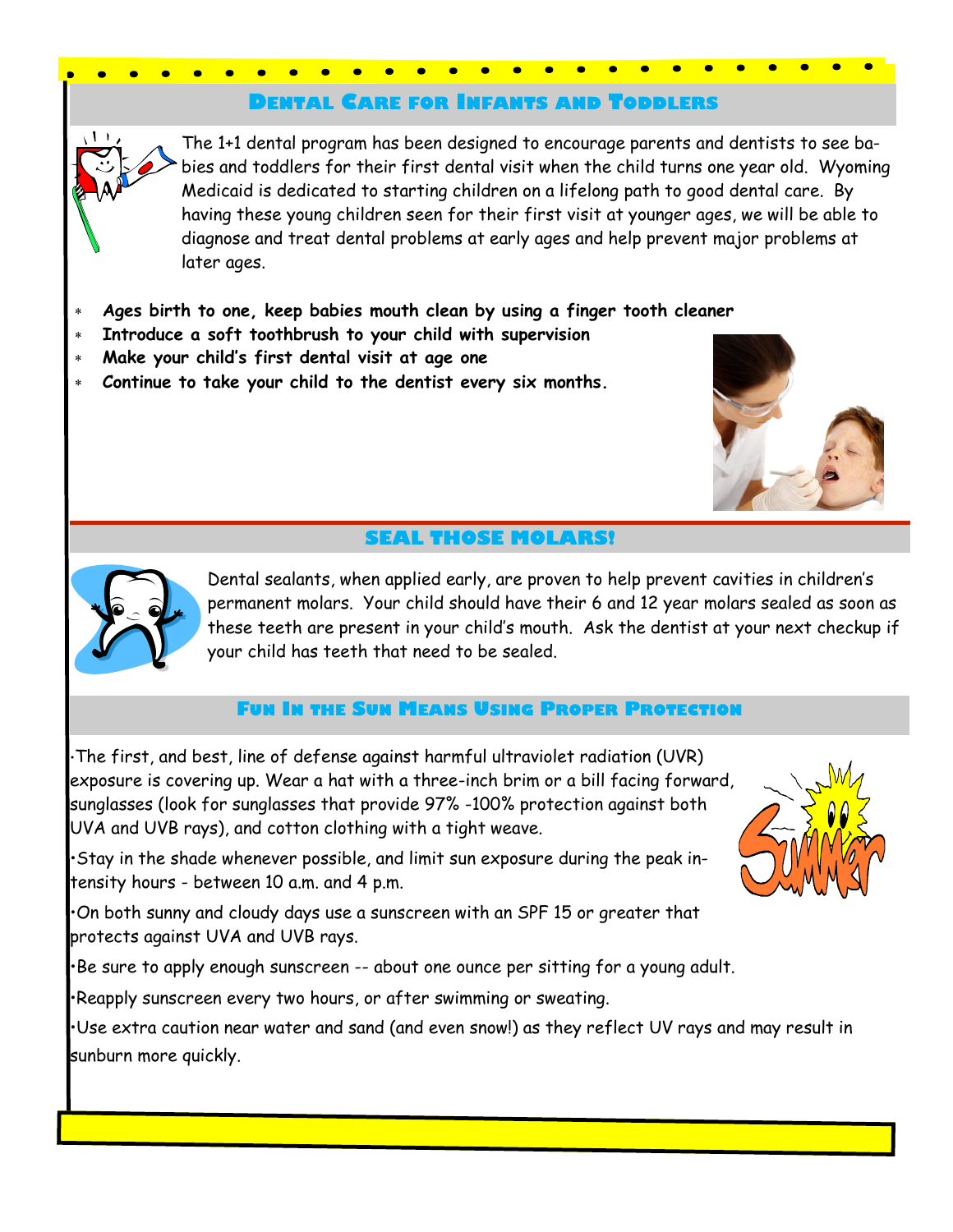# **FUN AND INEXPENSIVE SUMMER FUN**

## Planning Summer Activities on a Budget Can Be Fun For The Whole Family!!

#### $\implies$  Plan a Picnic

You don't have to travel far to have a picnic. In fact, you don't have to travel any farther than your own backyard. The fun isn't only in the picnic alone, but in the planning of it. It is a perfect way to create some cheap summer fun.

#### $\implies$  Plant a Garden

Gardens offer kids a perfect opportunity for learning about plant life. If you start early enough in the season, you can start the garden from seeds. That is the ideal way to start a garden since the kids can watch the garden grow from the very beginning sprouts. However you start too late in the season to plant seeds, you can buy a few seedlings from just about anywhere, including many grocery stores. The kids can still watch the plants grow. Have them keep a chart of the growth every day or two. They can even draw pictures of the plants as they grow. And be sure that your child waters the plants and gets rid of the weeds.

#### $\Rightarrow$  Visit the Library for Summer Fun

Libraries are wonderful sources of free fun for gifted kids. For one thing, libraries often have free programs for children. But it's



 $\Rightarrow$  Camp in the Backyard

You don't need to travel any farther than your own backyard to plan a camping trip. Part of the fun is in the planning, so take your time to find the right spot to pitch a tent and decide on activities the whole family can enjoy.

 $\Rightarrow$  Create a Backyard Waterpark

A waterpark in the backyard? Absolutely! If you already have a play set, all you have to do is get a hose (or two) and prop them up to spray water on it. If you don't, this might be the time to get one. You may have to spend money on one, but it will still be cheaper than what you'd pay for a family vacation. If you don't want to go with a play set, get a small backyard pool. Again, all you have to do is set up some hoses to spray either over the pool or around it. You're limited only by your imagination!

 $\implies$  Plan a Scavenger Hunt

You can encourage your children to explore nature with a nature scavenger hunt which could include items as simple as different shaped stones and leaves. Or you can hide objects of your own around the yard and give your children clues that will help them find them!

 $\Rightarrow$  Make Music

You can create music with just about anything that makes a sound. You can buy cheap kazoos or make your own by covering a comb with waxpaper (a clean comb!) Pots can serve as drums and lids can be cymbals. Empty jugs can be used, too, to make "music." It's easy to kids to get carried away with just making noise, so be sure to make this activity a musical one. Help your kids learn about music, while having fun.

 $\Rightarrow$  Have a Yard Sale

This activity can have several goals. You can get your house cleaned of clutter, give your kids something to do, and make a little money! You can also take the opportunity to teach your children a little about economics!



 $\Rightarrow$  Conduct Simple Experiments

Most of us don't have a handy list of easy experiments to draw from, but libraries have plenty of books with experiments for children. Plan a trip to the library (another great activity) and find a book or two with experiments.



#### $\Rightarrow$  Put on a Play

This activity can be as simple or as complex as your children would like it to be. The simplest way to put on a play is to act out a familiar story (like Little Red Riding Hood), using whatever you can find around the house for costumes. The more complex methods of play production would start with the children making up their own story, writing a script, planning the costumes (that mom and others might help make), rehearsing, creating a flyer, and making tickets.

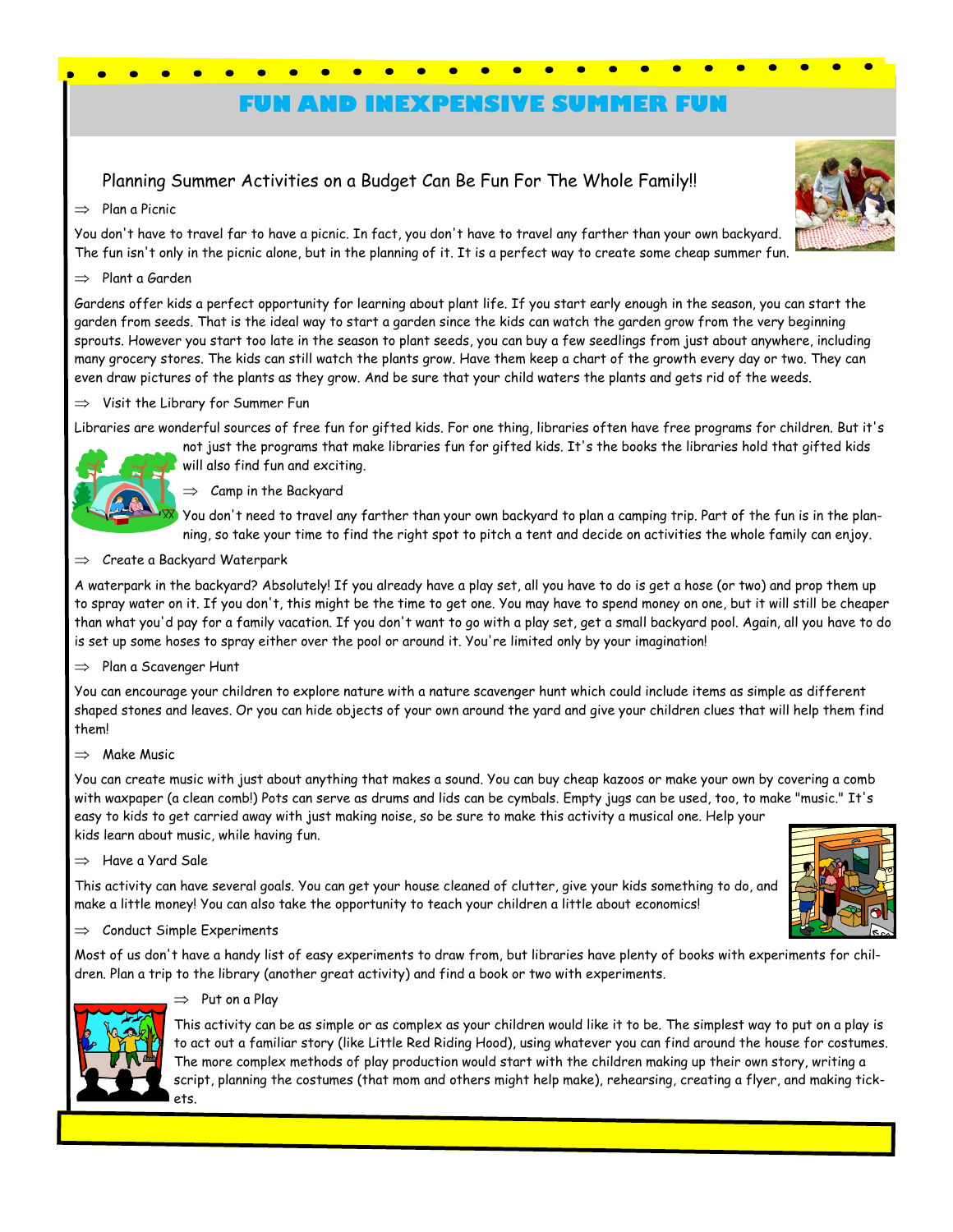# **WHERE SHOULD I TAKE MY CHILD FOR CHECKUPS?**



Your doctor, a clinic, health center, or local health department can provide Well Child **Health Checks**. It is best to establish a "medical home", a place that delivers primary care that is accessible, continuous, comprehensive,

family-centered, coordinated, compassionate, and culturally effective to every child and adolescent. Have the

"medical home" keep track of your child's history.

For dental exams, make an appointment with a dentist in your area.

<u>. . . . . . .</u>



# **MAKING AN APPOINTMENT...**

- You may make an appointment directly with your child's doctor or dentist (ask if they will accept Medicaid when making the appointment).
- It is important for you to keep your child's appointment. The doctor and dentist reserve time especially for your child. If you cannot keep your child's appointment, call and tell them as soon as possible.
- When you go for your child's appointment, take your child's Medicaid Card and immunization record.

# **ELIENT WEB PORTAL (http://wymedicaid.acs-inc.com)**

Did you know that you can go online 24 hours a day and 7 days a week to:

- Check your Medicaid eligibility.
- Ask Medicaid questions regarding your benefits or covered services, etc.
- Request a replacement Medicaid client ID card.
- Make transportation requests when covered by your benefit plan. Some requests will need to continue to be made through the Transportation Call Center.

**NOTE**: This website is secure and to gain access you must first register. On the Medicaid Home page under "Client" there are on-line instructions on how to complete the registration process. From the Client Home page go to "First time to the client secured portal?" and click on "Client Web Registration". You will need either the Medicaid client ID number or SSN (Social Security Number), date of birth and first and last name.

You do not need to register to:

Find a Wyoming Medicaid doctor, dentist, hospital or clinic in your area or in a specific town, city or state.

**WHO SHOULD I CALL?**

- If you have any questions on your Medicaid benefits please contact Client Relations at 1-800-251-1269.
- For Children's Special Health (CSH) eligibility , call your local Public Health Nursing (PHN) office. For information on services and limitations for the CSH programs, call (307) 777-7941 or 1-800-438-5795.
- For prescription services, call the Pharmacy Help Desk at 1-877-209-1264.
- For travel reimbursement, call 1-800-595-0011.
- To apply for assistance in purchasing nutritional food items (i.e. formula, juice, milk, eggs, etc.) through the Women, Infants, and Children (WIC) program, contact your local WIC office.

#### **For children enrolled in Kid Care CHIP:**

- If you have any questions on your Kid Care CHIP health or vision benefits, please contact Blue Cross Blue Shield of Wyoming at 1-800-209-9720.
- If you have any questions on your Kid Care CHIP dental benefits, please contact Delta Dental at 1-800-735-3379.

\* **Kid Care CHIP is not a Medicaid Program**